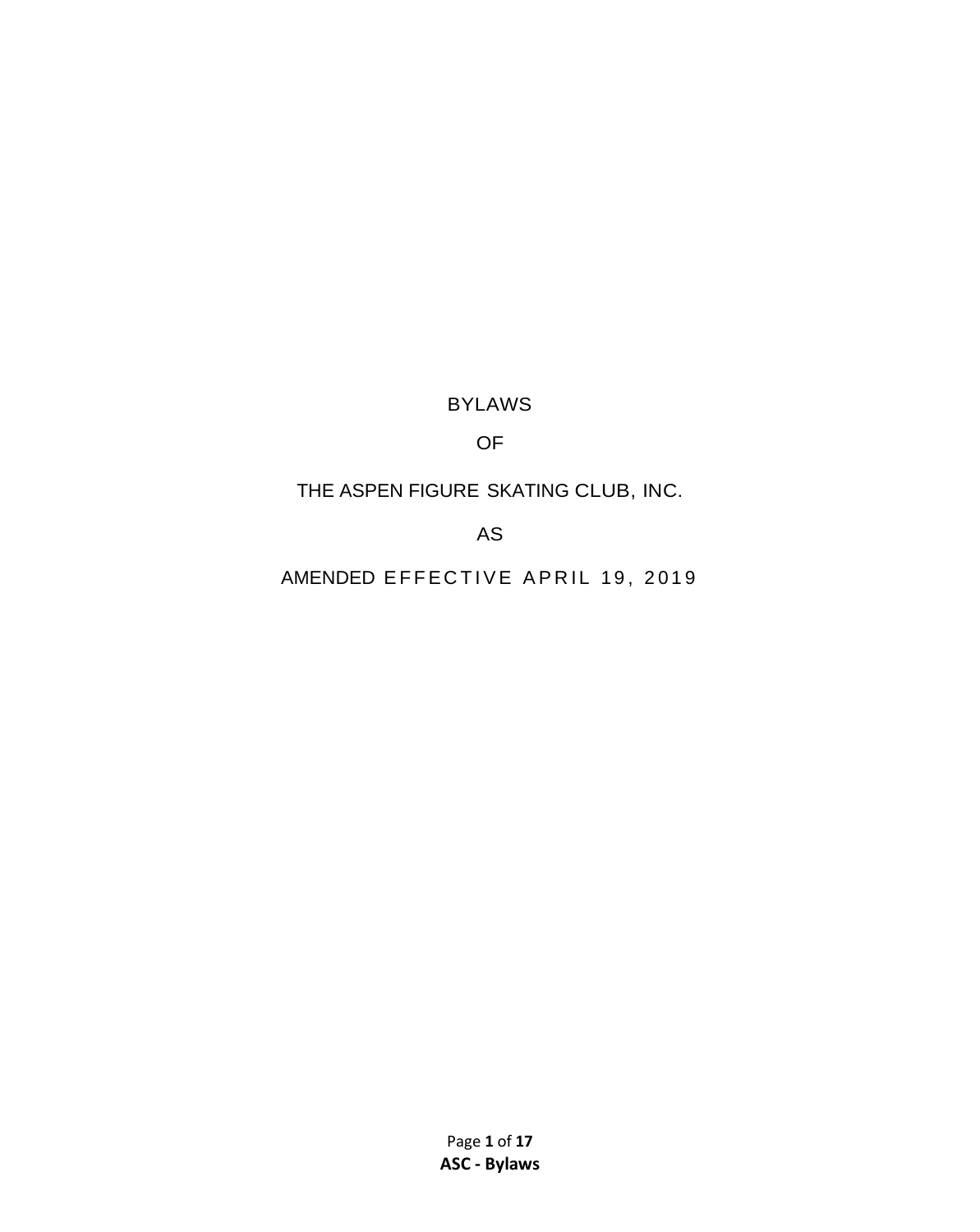## ARTICLE I

## Name and Affiliation

Section 1.1 Name. The name of the corporation shall be The Aspen Figure Skating Club, Inc. (aka Aspen Skating Club) and is referred to herein as the "Club".

Section 1.2 United States Figure Skating Association Affiliation. The Club shall be a member of the United States Figure Skating Association which is referred to herein as "U.S. Figure Skating," in accordance with the bylaws, rules, and regulations of U.S. Figure Skating as contained in its official Rulebook.

## ARTICLE II

## Purpose

Section 2.1 Purpose and Objectives. The Club is organized exclusively for charitable and educational purposes and/or to foster national or international amateur sports competition within the meaning of Section 501(c) 3 of the Internal Revenue Code (or corresponding provision of any future United States Revenue Law), including for such purposes, the making of distributions to organizations that qualify as exempt organizations under Section 501 (c) 3 and also the following in furtherance of the above purposes and objectives

(i) To encourage and facilitate instruction of amateur skaters at all levels;

(ii) To foster, encourage, and assist amateur figure skaters in participation in local, regional, national and international competition;

(iii) To educate and inform the public and particularly the youth of the region regarding figure skating in all its forms, with emphasis on its pleasures and healthful and other benefits as an activity which contributes to developing the fitness and character of youth;

(iv) To publish or otherwise disseminate information concerning figure skating;

(v) To sponsor local competitions and exhibitions, and;

(vi) Generally, to take all steps necessary to promote amateur figure skating in the region, consistent with the above charitable and educational purposes, including the raising of money to support the activities of the Club by dues, or other lawful means.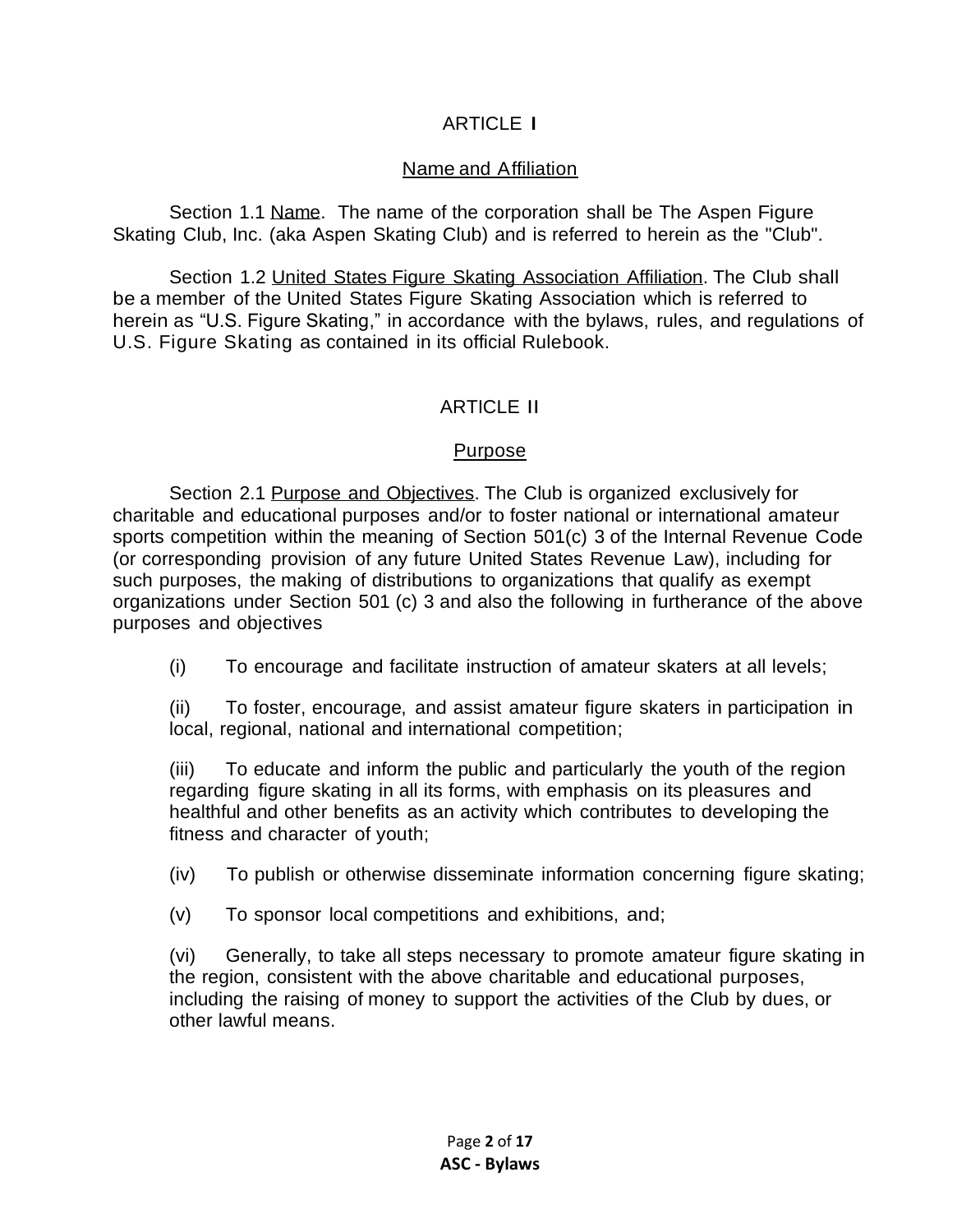#### ARTICLE Ill

## **Offices**

Section 3.1 Business Offices. The principal office of the Club shall be located at the Lewis Ice Arena at the Aspen Recreation Center, 0861 Maroon Creek Road, Aspen, Colorado. The Club may have such other offices, either within or outside the City of Aspen, as the Board of Directors of the Club may designate or as the affairs of the Club may require from time to time.

Section 3.2 Registered Office. The registered office of the Club may be, but need not be, the same as the Club's principal office, and the address of the registered office may be changed from time to time by the Board of Directors.

## ARTICLE IV

## **Members**

Section 4.1 Memberships. Membership in the Club shall be open to all individuals actively engaged in or wishing to support and further the art and sport of amateur figure skating.

Section 4.2 Classes of Membership. The membership of the Club shall consist of the following classes:

(i) Adult Members. Adult members are persons eighteen years of age and older and have all rights and privileges of membership, including the right to vote, as defined in these Bylaws.

(ii) Junior Members. Persons less than eighteen years of age shall be junior members. Junior members shall have all rights and privileges of adult membership, except that at all meetings, annual and special, junior members shall be entitled to vote as defined in these Bylaws only if the junior member has passed a U.S. Figure Skating Test at the level of Pre-Preliminary or higher and may vote only through a parent or guardian. Junior members who are not entitled to vote shall have a voice but no vote. Junior members are not entitled to hold office.

(iii) Associate Membership. Associate membership is available to persons wishing to support the Club. Associate members shall have the same rights and privileges as adult or junior members described in this Article, except there is no ice time included in the membership. An associate member may skate on Club ice by paying a fee. This fee shall be determined by the Board of Directors and may change from time to time.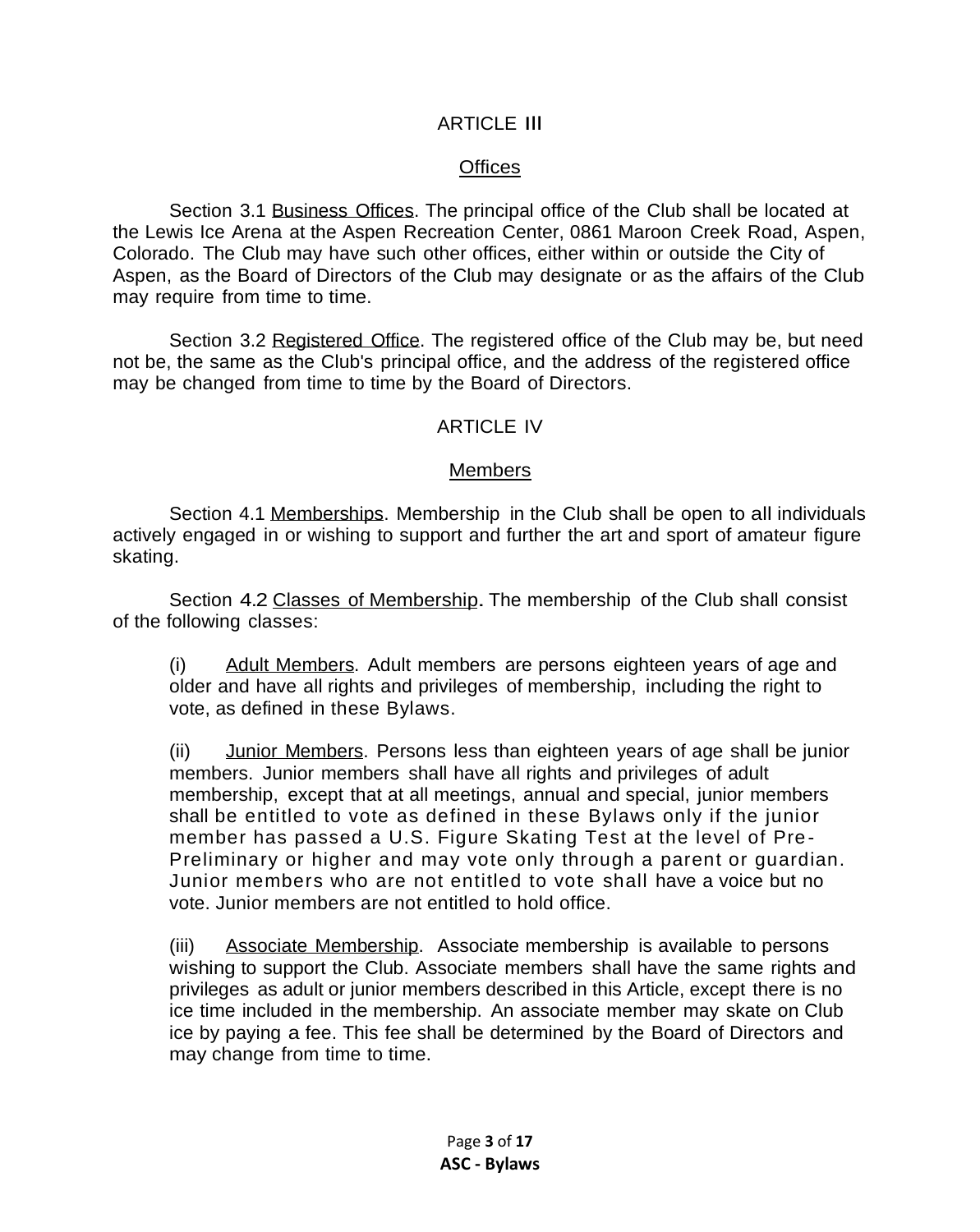(iv) Honorary Members. An honorary member shall be a person elected as an honorary member by the Board of Directors for such term as the Board of Directors may specify in said vote. Honorary members may serve, if elected or appointed in any office or position and exercise all voting and other rights pertaining to the office or position held. Honorary members shall have the same rights and privileges as adult or junior members described in this Article.

Section 4.3 Dues. The Board of Directors of the Club may establish such periodic dues and other assessments payable by members to the Club (in addition to any registration fees and dues established by U.S. Figure Skating). These dues and assessments may vary by class of membership, and such rules and procedures for the manner and method of payment, the collection of delinquent dues and assessments and the proration or refund of dues and assessments in appropriate cases shall be determined as the Board of Directors shall deem necessary or appropriate.

Section 4.4 Right to Vote. As provided in this Article, adult, junior, associate and honorary members in good standing and who qualify to vote shall have the right to vote at membership meetings and are referred to herein as "voting members." Voting members shall be entitled to vote only in the election of the Board of Directors of the Club and on such other matters as may be required by law to be submitted to their vote. Each voting member shall have one vote. All action taken by the membership of the Club shall be by affirmative vote of the majority of members entitled to vote thereon, except in those instances where a greater percentage is required by these Bylaws, as amended from time to time, or by state law. The Board of Directors shall determine the method and manner in which votes are registered and counted. There shall be no vote by proxy, except that junior members or junior associate members entitled to vote may vote only through a parent or guardian.

Section 4.5 Annual Meeting. An annual meeting of the membership of the Club shall be held the second Thursday of May of each year or at such time and place as shall be determined by the Board of Directors, for the purpose of electing directors and for the transaction of such other business as may come before the meeting. If the election of directors shall not be held on the day designated herein for the annual meeting of the membership, or at any adjournment thereof, the Board of Directors shall cause the election to be held at a meeting of the membership as soon thereafter as conveniently may be. Failure to hold an annual meeting as required by these Bylaws shall not work a forfeiture or dissolution of the Club or invalidate any action taken by the Board of Directors or officers of the Club.

Section 4.6 Special Meetings. Special meetings of the membership (or of one or more classes of members), for any purpose or purposes, unless otherwise prescribed by statute, may be called by the President or the Board of Directors of the Club, and shall be called by the President at the request of members having at least 25 percent of the votes entitled to be cast at such meeting.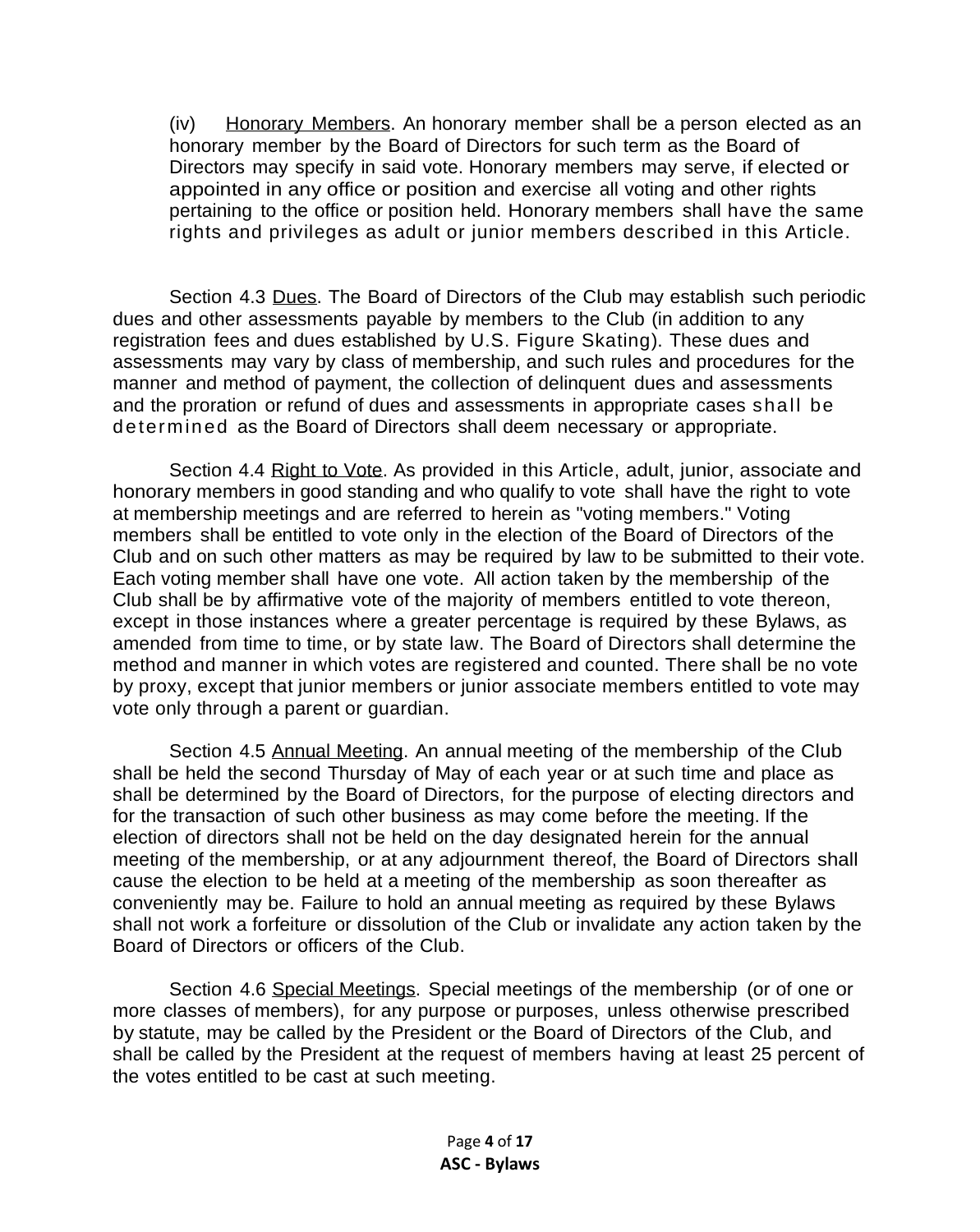Section 4.7 Place of Meeting. Each meeting of the membership (or of any class of members) shall be held at such place, either within or outside of the State of Colorado; as may be designated in the notice of meeting, or, if no place is designated in the notice, at the registered office of the Club in Aspen, Colorado.

Section 4.8 Notice of General Membership Meeting. Except as otherwise prescribed by statute, written notice of each meeting of the general membership (or of any class of members) stating the place, day and hour of the meeting, and, in the case of a special meeting, the purpose or purposes for which the meeting is called, shall be given not less than ten nor more than fifty days before the date of the meeting if delivered by first-class mailor not less than 5 days nor more than fifty if delivered personally or by email, or at the direction of the President, or the Secretary, or the other officer or person calling the meeting, to each member entitled to attend such meeting. If mailed, such notice shall be deemed delivered when deposited in the United States mail, addressed to each member at such member's address as it appears in the records of the Club, with postage thereon prepaid. If emailed, such notice shall be deemed to be delivered when sent to each member's email address as it appears in the records of the Club. Any member may waive notice of any meeting before, at, or after such meeting. The attendance in person of a member at a meeting shall constitute a waiver of notice of such meeting, except where a member attends a meeting for the express purpose of objecting to the transaction of any business because the meeting is not lawfully called or convened.

#### ARTICLE V

#### Board of Directors

Section 5.1 General Powers. The business and affairs of the Club shall be managed by its Board of Directors, except as otherwise provided in the statutes of the State of Colorado, the Club's Articles of Incorporation or these Bylaws.

Section 5.2 Number. The number of directors of the Club shall be from five (5) to eleven (11), as determined by the Board of Directors from time to time, with nine (9) directors being optimal. Any action by the Board of Directors to increase or decrease the number of directors, whether expressly by resolution or by implication through the election of additional directors, shall constitute an amendment of these Bylaws effecting such increase or decrease.

Section 5.3 Election. Directors shall be elected at each annual meeting of the membership of the Club.

Section 5.4 Term. Each director shall hold office for a three year term, or until his or her earlier, death, resignation or removal. Directors may hold office for unlimited three year terms. Directors' terms may be staggered so that no more than as close as practicable to one third of the total number of directors are to be elected at any one annual meeting of the membership.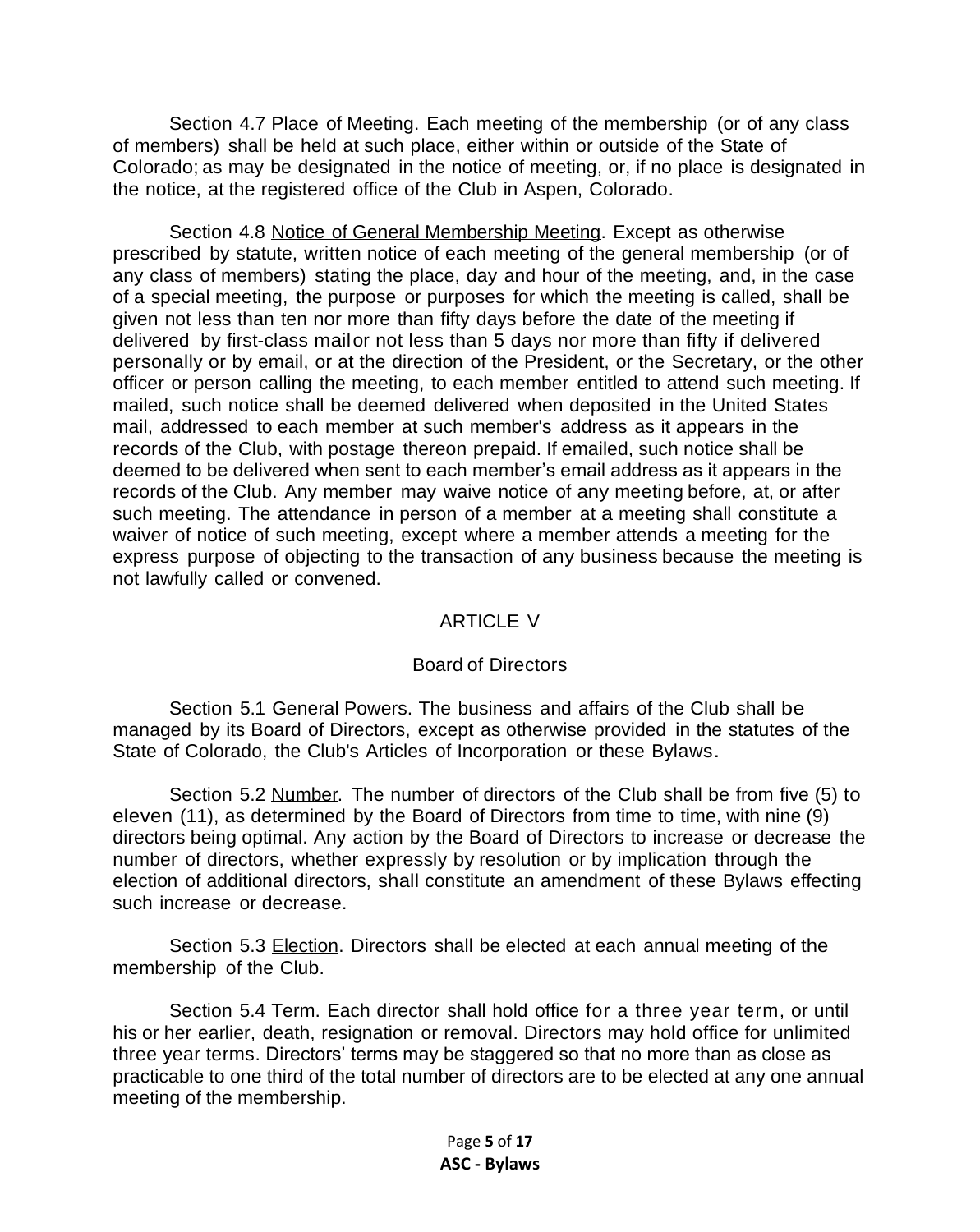Section 5.5 Qualification. Directors must be at least eighteen years old. Directors need not be residents of the state of incorporation. Directors must be home club members of the Club as defined by U.S. Figure Skating Rules.

Section 5.6 Removal. Directors shall be removable in the manner provided by the statutes of the State of Colorado.

Section 5.7 Vacancies. Any director may resign at any time by giving written notice to the President or to the Secretary of the Club. Such resignation shall take effect at the time specified therein, and unless otherwise specified therein, the acceptance of such resignation shall not be necessary to make it effective. Any vacancy occurring in the Board of Directors may be filled by the affirmative vote of a majority of the remaining directors though less than a quorum. A director elected to fill a vacancy shall be elected for the unexpired term of such director's predecessor in office. Any directorship to be filled by reason of an increase in the number of directors shall be filled by the affirmative vote of a majority of the directors then in office or by an election of the membership of the Club called by the Board of Directors for that purpose, and a director so chosen shall hold office until the next election of directors and thereafter until such director's successor shall have been elected and qualified, or until such director's earlier death, resignation or removal.

Section 5.8 Regular Meetings. A regular annual meeting of the Board of Directors shall be held immediately after and at the same place as the annual meeting of the membership or as soon as practical thereafter at the time and place, either within or outside Aspen, Colorado, determined by the Board, for the purpose of electing directors and officers and for the transaction of such other business as may come before the meeting. The Board of Directors may provide by resolution the time and place, either within or outside Aspen, Colorado, for the holding of additional regular meetings. These meetings shall be open to the general membership.

Section 5.9 Special Meetings. Special meetings of the Board of Directors may be called by or at the request of the President or any two directors. The person or persons authorized to call special meetings of the Board of Directors may fix any place as the place, either within or outside Aspen, Colorado, for holding any special meeting of the Board called by them.

Section 5.10 Notice of Board of Directors Meetings. Notice of each meeting of the Board of Directors stating the place, day and hour of the meeting shall be given to each director at such director's business or residence address not less than ten days prior thereto by the mailing of written notice by first class mail, or not less than 48 hours prior thereto by personal delivery of written notice or by telephone or email (and the method of notice need not be the same to each director). If mailed, such notice shall be deemed to be given when deposited in the United States mail with postage thereon prepaid. If given by personal delivery, telephone or email, such notice shall be deemed to be given when the delivery is made, the phone call is received, or the email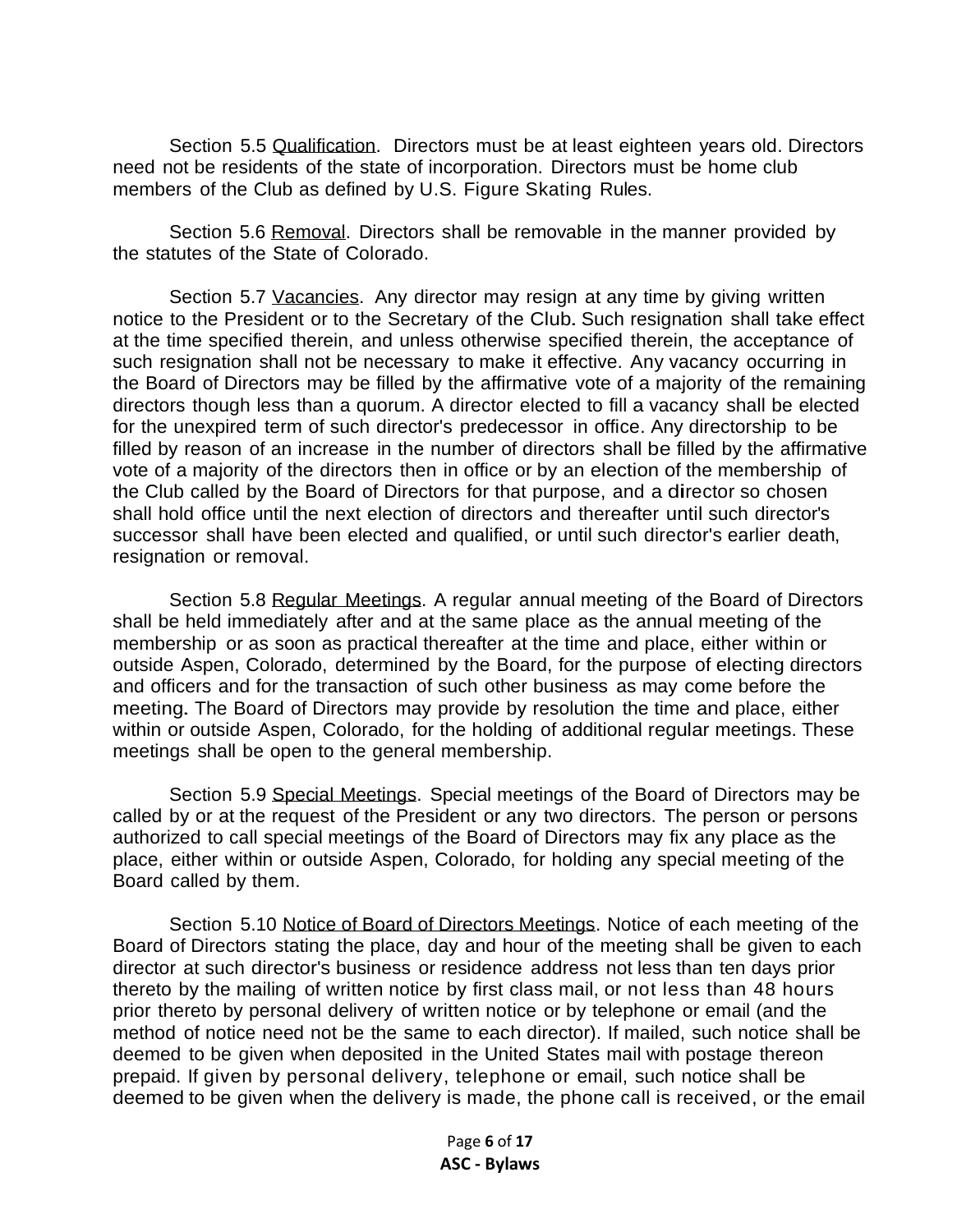is transmitted. At the time notice is given to each director for all meetings open to the general membership, notice is also to be posted on the Club bulletin board, the Club website, at the Club ice session registration desk, or in another manner or location deemed by the Board of Directors to be reasonably calculated to give notice of the meeting to the general membership. Any director may waive notice of any meeting before, at, or after such meeting. The attendance of a director at a meeting shall constitute a waiver of notice of such meeting, except where a director attends a meeting for the express purpose of objecting to the transaction of any business because the meeting is not lawfully called or convened. Neither the business to be transacted at, nor the purpose of, any meeting of the Board of Directors need to be specified in the notice or waiver of such meeting unless required by statute.

Section 5.11 Presumption of Assent. A director of the Club who is present at a meeting of the Board of Directors at which action on any corporate matter is taken shall be presumed to have assented to the action taken unless such director's dissent or abstention shall be entered in the minutes of the meeting or unless such director shall file his written dissent or abstention to such action with the person acting as the secretary of the meeting before the adjournment thereof or shall forward such dissent or abstention by registered mail to the secretary of the Club immediately after the adjournment of the meeting. Such right to dissent or abstain shall not apply to a director who voted in favor of such action.

Section 5.12 Quorum and Voting. A majority of the directors shall constitute a quorum for the transaction of business at any meeting of the Board of Directors, and the vote of a majority of the directors present in person at a meeting at which a quorum is present shall be the act of the Board of Directors. If less than quorum is present at a meeting, a majority of the directors present may adjourn the meeting from time to time without further notice other than an announcement at the meeting until a quorum shall be present. No director may vote or act by proxy at any meeting of directors.

Section 5.13 Compensation. Directors shall not receive compensation for their services as such although the reasonable out-of-pocket expenses incurred in furtherance of the Club's business or figure skating in general may be paid or reimbursed by the Club by resolution of the Board of Directors. Directors shall not be disqualified to receive reasonable compensation for services rendered to or for the benefit of the Club in any other capacity.

Section 5.14 Meetings by Telephone. Members of the Board of Directors may participate in a telephone conference or similar communications device by which all persons participating in the meeting can hear each other at the same time. Such participation shall constitute presence in person at a meeting.

Section 5.15 Action without a Meeting. To the extent permitted or authorized by statute, any action required or permitted to be taken at a meeting of the Directors or any committee thereof may be taken without a meeting if a consent in writing, setting forth the action so taken, shall be signed by all of the Directors entitled to vote with respect to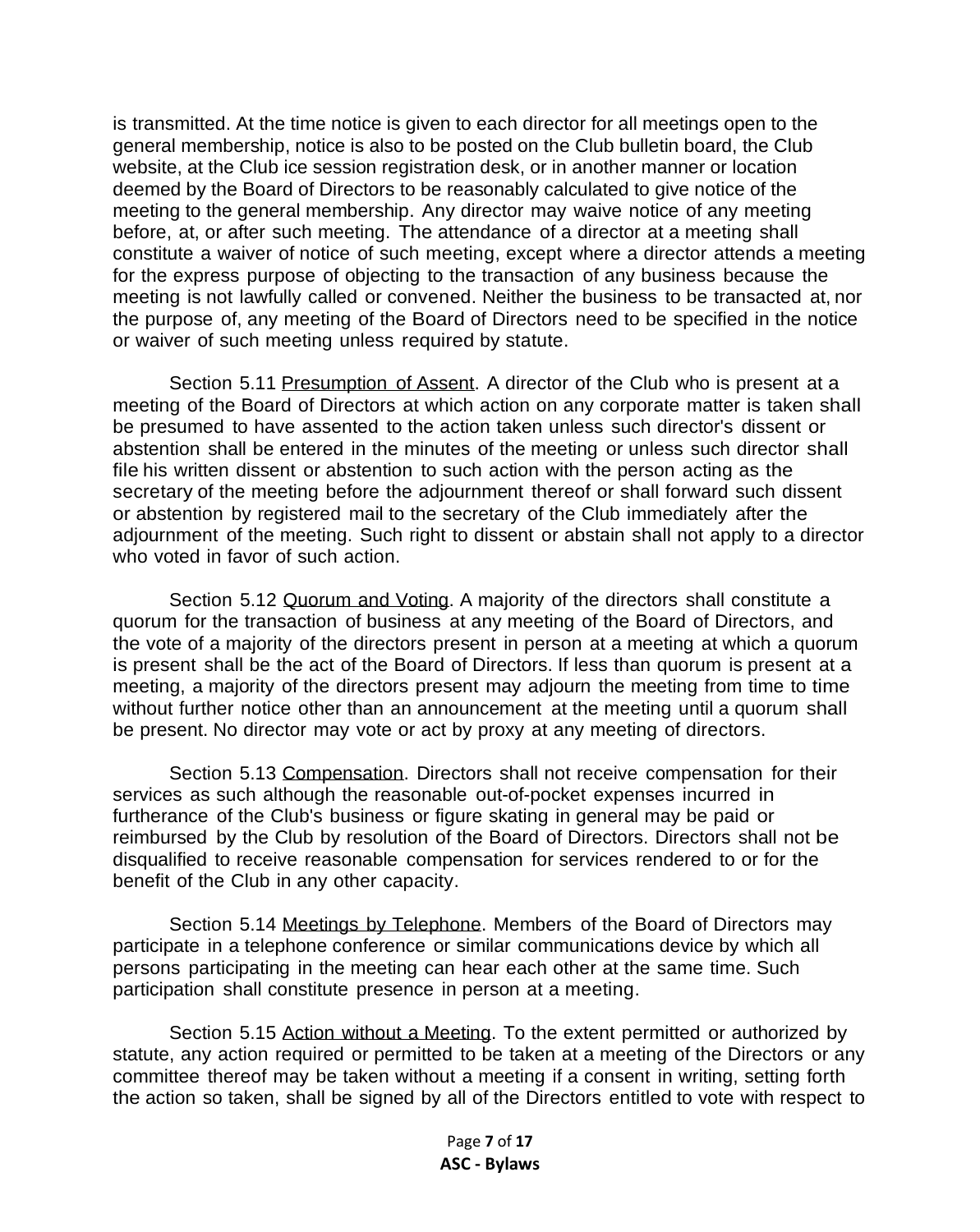the subject matter thereof. Written consent may be communicated via e-mail, fax or other electronic means. Such consent ( which may be signed in counterparts) shall have the same force and effect as a unanimous vote of the directors.

#### ARTICLE VI

#### Officers and Agents

Section 6.1 Numbers and Qualifications. The officers of the Club shall be a President, one or more Vice Presidents, a Secretary and a Treasurer. The Board of Directors may also elect or appoint such other officers, assistant officers and agents, including a Chairman of the Board, an Executive Director, a Controller, Assistant Secretaries and Assistant Treasurers, as it may consider necessary. One person may hold more than one office at a time except that no person may simultaneously hold offices of President and Secretary. Officers need not be directors of the Club. All officers must be at least eighteen years old. Officers must be home club members of the Club as defined by U.S. Figure Skating Membership Rules.

Section 6.2 Election and Term of Office. The elected officers of the Club shall be elected by the Board of Directors at each regular annual meeting, such election shall be held as soon as convenient thereafter. Each officer shall hold office until his successor shall have been duly elected and shall have qualified or until his earliest death, resignation or removal.

Section 6.3 Compensation. Officers, directors and other agents of the Club are generally expected to serve as volunteers and compensation for their service to the Club shall be limited to reimbursement for approved out of pocket expenses. Any other payments to officers, directors and other agents of the club must be expressly approved by the Board of Directors.

Section 6.4 Removal. Any officer or agent may be removed by the Board of Directors whenever in its judgment the best interests of the Club will be served thereby, but such removal shall be without prejudice to the contract rights, if any, of the person so removed. Election or appointment of an officer or agent shall not in itself create contract.

Section 6.5 Vacancies. Any officer may resign at any time, subject to any rights or obligations under any existing contracts between the officer and the Club, by giving written notice to the President or to the Board of Directors. An officer's resignation shall take effect at the time specified in such notice, and unless specified therein, the acceptance of such resignation shall not be necessary to make it effective. A vacancy in any office, however occurring, may be filled by the Board of Directors for the unexpired portion of the term.

Section 6.6 Authority and Duties of Officers. The officers of the Club shall have the authority and shall exercise the powers and perform the duties specified below and

> Page **8** of **17 ASC - Bylaws**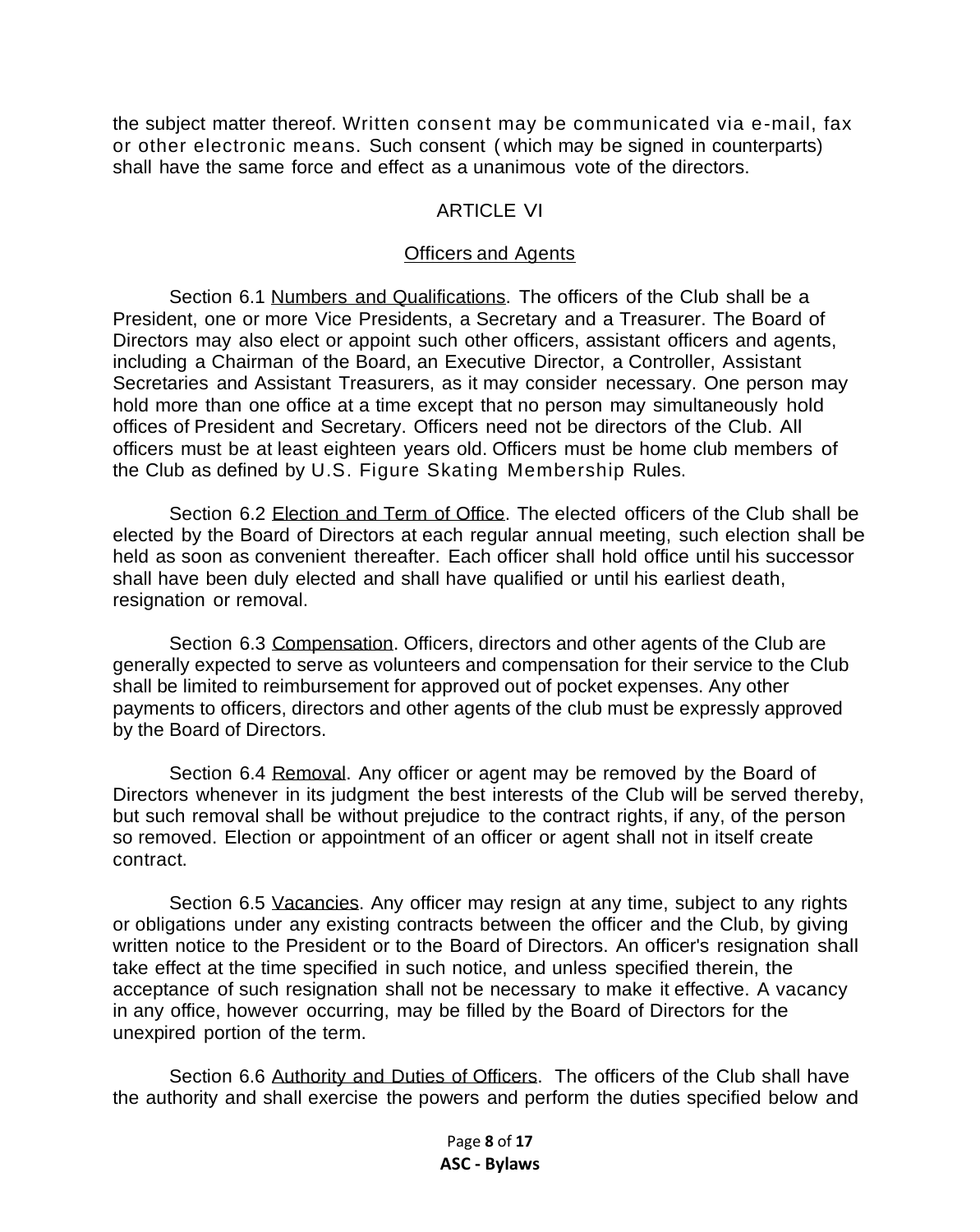as may be additionally specified by the President, the Board of Directors or these Bylaws, except that in any event each officer shall exercise such powers and perform such duties as may be required by law.

(i) President. The President shall, subject to the direction and supervision of the Board of Directors shall:

a. be the chief executive officer of the Club and have general and active control of its affairs and business and general supervision of its officers, agents and employees;

b. p r e side at all meetings of the membership of the Club and, unless there is a Chairman of the Board, of the Board of Directors;

c. s e e that all orders and resolutions of the Board of Directors are carried into effect; and,

d. p e r f o r m all other duties incident to the office of President and as from time to time may be assigned to the President by the Board of Directors.

(ii) Vice Presidents. The Vice President or Vice Presidents shall:

a. assist the President:

b. p e r f o r m such duties as may be assigned to them by the President or the Board of Directors;

c. at the request of the President, or in such person's absence or inability or refusal to act, perform the duties of the President and when so acting shall have all the powers of and be subject to all the restrictions upon the President. (If there is more than one Vice President, then the Vice President hereunder shall be designated by the Board of Directors, or if there be no such designation, then the Vice Presidents shall serve in order of their election.)

(iii) Secretary. The Secretary shall:

a. keep the minutes of the proceedings of the membership of the Club, the Board of Directors and any committees of the Board; b. see that all notices are duly given or posted in accordance with the

provisions of these Bylaws or as required by law;

c. be custodian of the corporate records and of the seal of the Club; d. report the results of any election of officers and/or directors as specified in U.S. Figure Skating MR Rules to U.S. Figure Skating headquarters within thirty days of such election; and,

e. In general, perform all duties incident to the office of secretary and such other duties as from time to time may be assigned to the secretary by the President of the Board of Directors. Assistant Secretaries, if any, shall have the same duties and powers, subject to supervision by the Secretary.

(iv) Treasurer. The Treasurer shall:

a. be the principal financial officer of the Club and have the care and custody of all its funds, securities, evidences of indebtedness and other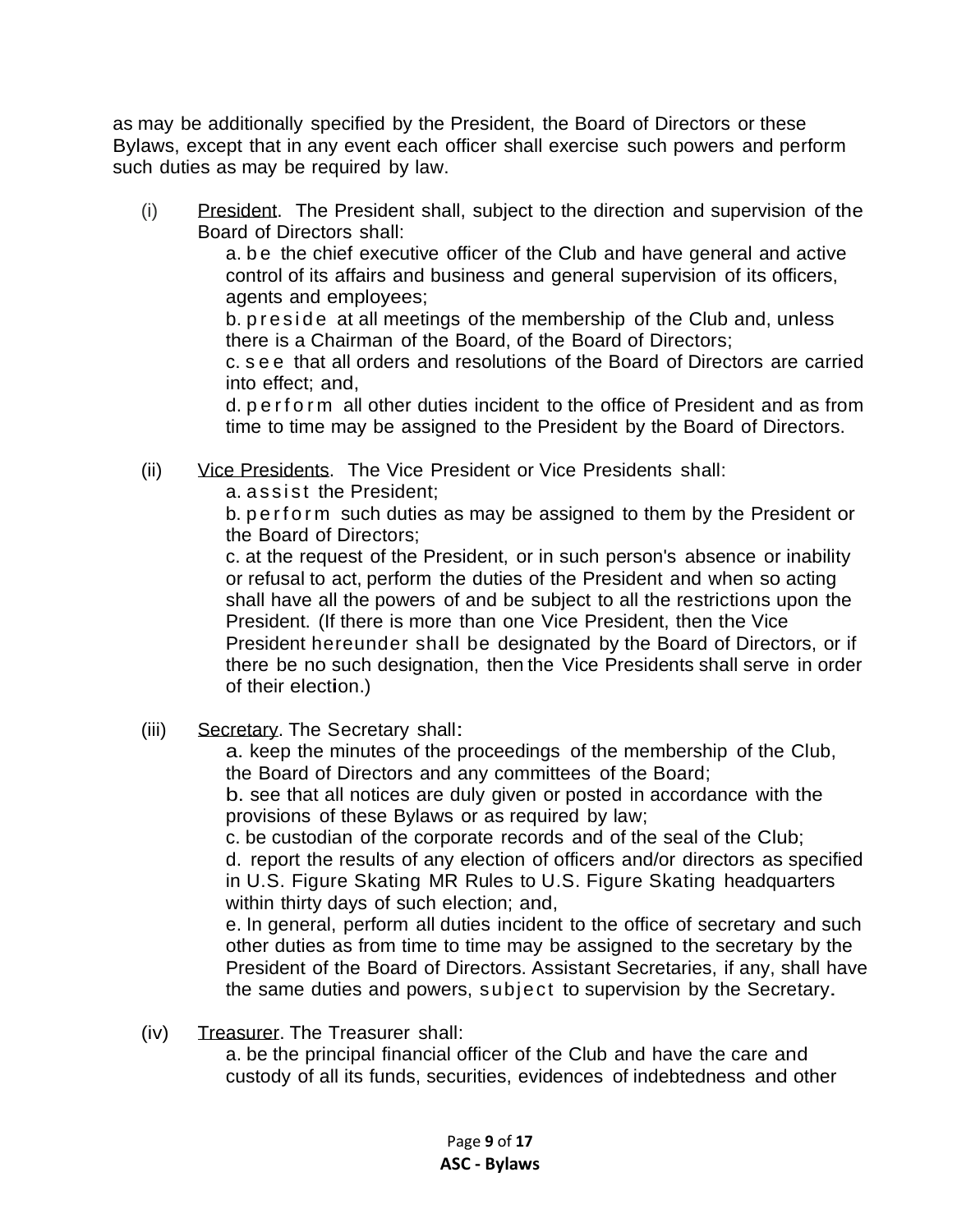personal property and deposit the same in accordance with the instructions of the Board of Directors;

b. receive and give receipts and releases of debts paid in on account of the Club, and pay out of the funds on hand all bills, payrolls and other just debts of the Club of whatever nature upon maturity;

c. issue and be responsible for notices of dues and fees payable and be responsible for the collection thereof;

d. unless there is a controller, be the principal accounting officer of the Club and as such prescribe and maintain the methods and systems of accounting to be followed, keep complete books and records of account, prepare and file all local, state and federal tax returns and related document, prescribe and maintain an adequate system of internal audit, and prepare and furnish to the President and the Board of Directors statements of account showing the financial position of the Club and the results of its operations;

e. upon request of the Board, make such reports to it as may be required at any time; and,

f.perform all other duties incident to the office of treasurer and such other duties as from time to time may be assigned to the Treasurer by the President or the Board of Directors.

g. Assistant Treasurers, if any, shall have the same powers and duties, subject to supervision of the Treasurer.

Section 6.7 Surety Bonds. The Board of Directors of the Club may require any officer or agent of the Club to execute to the Club a bond in such sums and with such sureties as shall be satisfactory to the Board, conditioned upon the faithful performance of his/her duties and for restoration to the Club of all books, papers, vouchers, money and other property of whatever kind in his/her possession or under his/her control belonging to the Club.

## ARTICLE VII

#### Arrears

Section 7.1 Introduction and Explanation. The Club is for the benefit of the skaters. Anytime a bill is overdue ( more than 30 days) it can negatively impact the programs the Club can offer the skaters. Any member can make arrangements with the Club Treasurer for installment payments of the yearly dues; however this must be done prior to the bill becoming delinquent.

Section 7.2 Arrears of Dues. Any member in arrears of dues or other indebtedness shall be notified by the Treasurer in writing. If the total amount due with interest, if any, is not paid within thirty days thereafter the Treasurer shall report the delinquent member to the Board of Directors at their next meeting.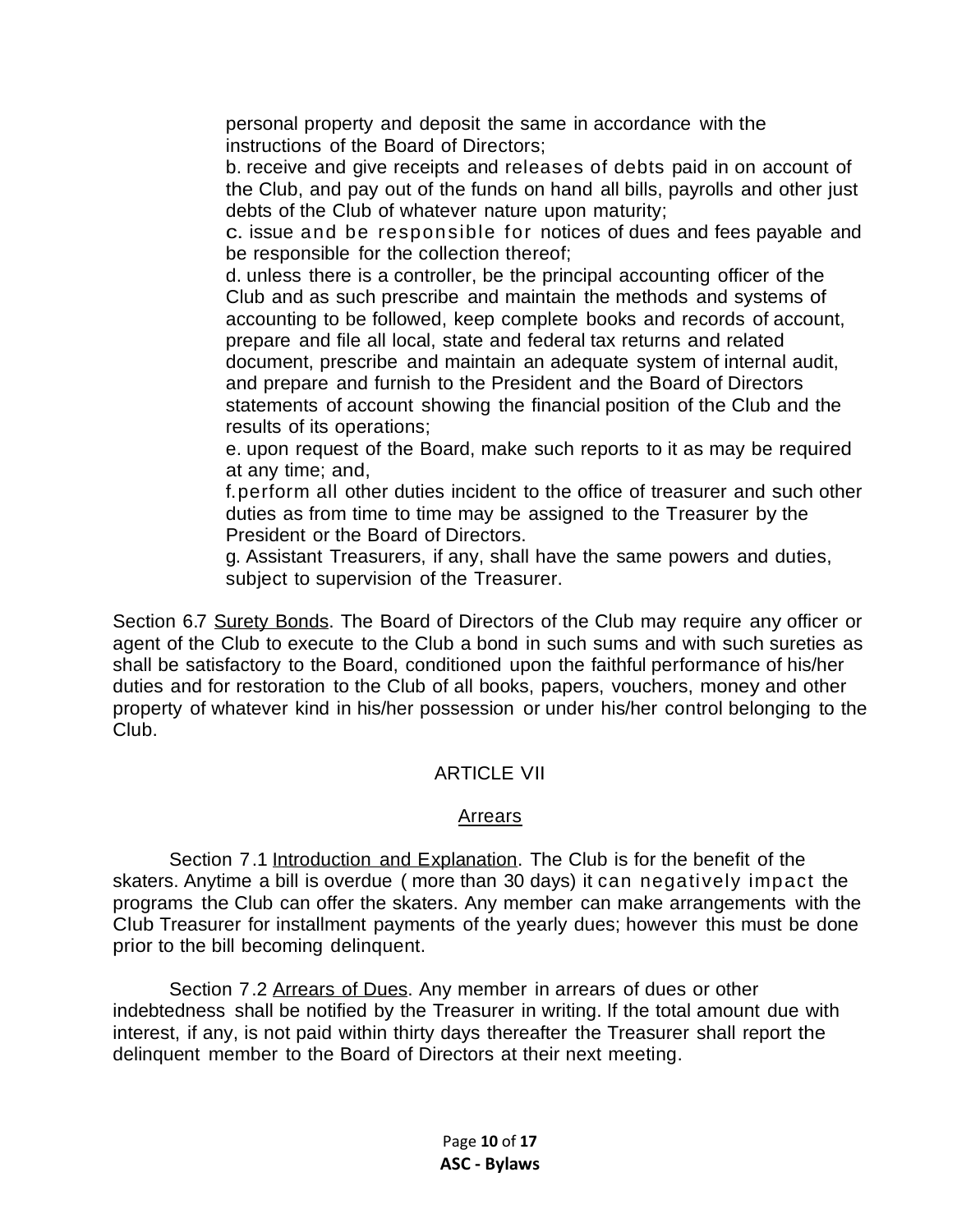Section 7.3 Restrictions. Any member in arrears will be disqualified from representing the Club in any competition, qualifying or non-qualifying. Such member is barred from participation in any Club sponsored or U.S. Figure Skating sanctioned event such as tests, shows, or exhibitions.

Section 7.4 Loss of Right to Vote and Hold Office. Any member found to be in arrears as set forth in the foregoing, will also lose the privilege to vote in Club elections and to hold any office.

Section 7.5 Loss of Membership. The Board of Directors may decide to drop a member in arrears from the Club membership roster or to deem a member in arrears as not in good standing and will notify U.S. Figure Skating of its action.

Section 7.6 Reinstatement. A member who has been dropped from the Club membership roster for nonpayment of dues or other indebtedness may upon payment of same together with any interest thereon, at the discretion of the Board of Directors be reinstated to membership at the next meeting of the Board of Directors following the full payment.

## **ARTICLE VIII**

#### Defense and Indemnification

Section 8.1 Indemnification of Directors. Officers. Etc. The Club hereby declares that any person who serves at its request as a director, officer, chairman or member of any committee, or on behalf of the Club as a director, trustee or officer of another corporation, whether for profit or not for profit, shall be deemed the Club's agent for the purposes of this Article and shall be entitled to be defended and indemnified by the Club against expenses (including attorneys' fees), judgments, fines, excise taxes, and amounts paid in settlement actually and reasonably incurred by such person who was or is a party or threatened to be made a party to any threatened, pending or completed action, suit or proceeding, whether civil, criminal, administrative or investigative by reason of such service, provided such person acted in good faith and in a manner he/she reasonably believed to be in the best interest of the Club and, with respect to any criminal action or proceeding, had no reasonable cause to believe his/her conduct was unlawful. Except as provided in this Article, termination of any such action, suit or proceeding by a judgment, order, settlement, conviction or upon a plea of *nolo contendere* or its equivalent, creates a presumption that the indemnified person did not act in good faith and in a manner which he/she reasonably believed to be in the best interests of the Club or, with respect to any criminal action or proceeding, a presumption that such person had reasonable cause to believe that such person's conduct was unlawful.

Section 8 .2 Indemnification Against Liability to the Club. No indemnification shall be made in respect of any claim, issue or matter as to which a person covered by this Article shall have been adjudged to be liable for negligence or misconduct in the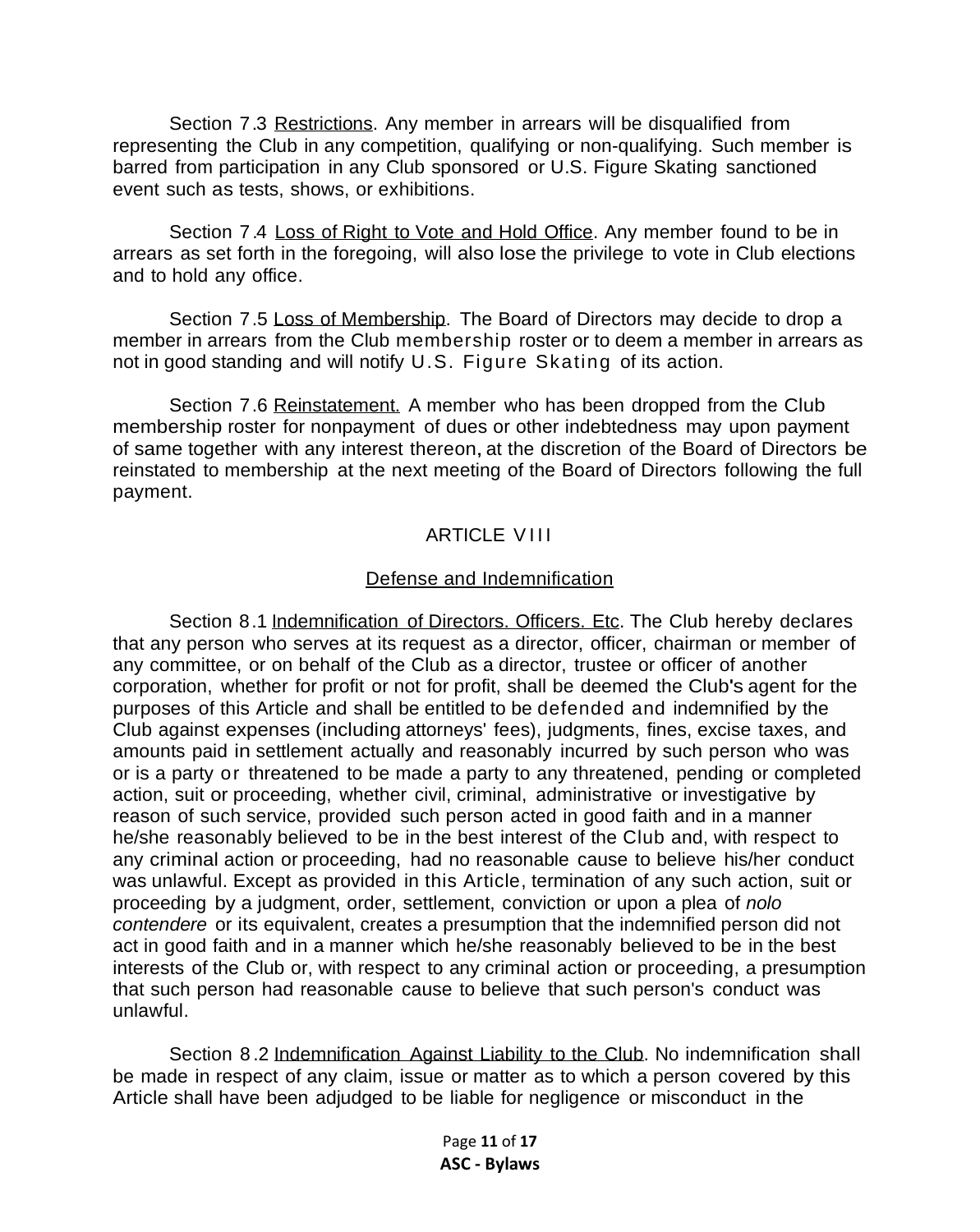performance of such person's duty to the Club unless and only to the extent that the court in which such action, suit or proceeding was brought shall determine upon application that, despite the adjudication of liability but in view of all the circumstances of the case, such person is fairly and reasonably entitled to indemnification for such expenses which such court shall deem proper.

Section 8.3 Indemnification in Criminal Actions. No indemnification shall be made in respect of any criminal action or proceeding as to which a person covered by this Article shall have been adjudged to be guilty unless and only to the extent that the court in which such action or proceeding was brought shall determine upon application that, despite the adjudication of guilt but in view of all the circumstances of the case, such person is entitled to indemnification or such expenses or fines which such court shall deem proper.

Section 8.4 Other Indemnification. The indemnification provided by this Article shall not be deemed exclusive of any other rights to which any person may be entitled under the articles of incorporation, any agreement, any other provision of these ByLaws, vote of the disinterested directors or otherwise, and any procedure provided for by any of the foregoing, both as to action in such person's capacity and as to action in another capacity while holding such office.

Section 8.5 Period of Indemnification. Any indemnification pursuant to these Articles shall (a) be applicable to acts or omissions which occurred prior to the adoption of this Article, and (b) continue as to any indemnified party who has ceased to be a director, officer or agent of the Club and shall inure to the benefit of the heirs and personal representatives of such indemnified party. The repair or amendment of all or any portion of these Bylaws which would have the effect of limiting, qualifying or restricting any of the powers or rights of indemnification provided or permitted in this Article shall not, solely by reason of such repeal or amendment, eliminate, restrict or otherwise affect the right or power of the indemnification of such person, with respect to any acts or omissions which occurred prior to such repeal or amendment.

Section 8.6 Insurance. By action of the Board of Directors, notwithstanding any interest of the directors in such action, the Club may, subject to the provisions of this Article, purchase and maintain insurance, in such amounts as the Board may deem appropriate, on behalf of any person indemnified hereunder against any liability asserted against and incurred by such persons in his/her capacity of or arising out of his/her status as an agent of the Club, whether or not the Club would have the power to indemnify him/her against such liability under applicable provisions of law. The Club may also purchase and maintain insurance, in such amounts as the Board may deem appropriate, to insure the Club against any liability, including without limitation, any liability for indemnifications provided in this Article.

Section 8.7 Right to Impose Conditions to Indemnification. The Club shall have the right to impose, as conditions to any indemnification provided or permitted in this Article, such reasonable requirements and conditions as the Board of Directors may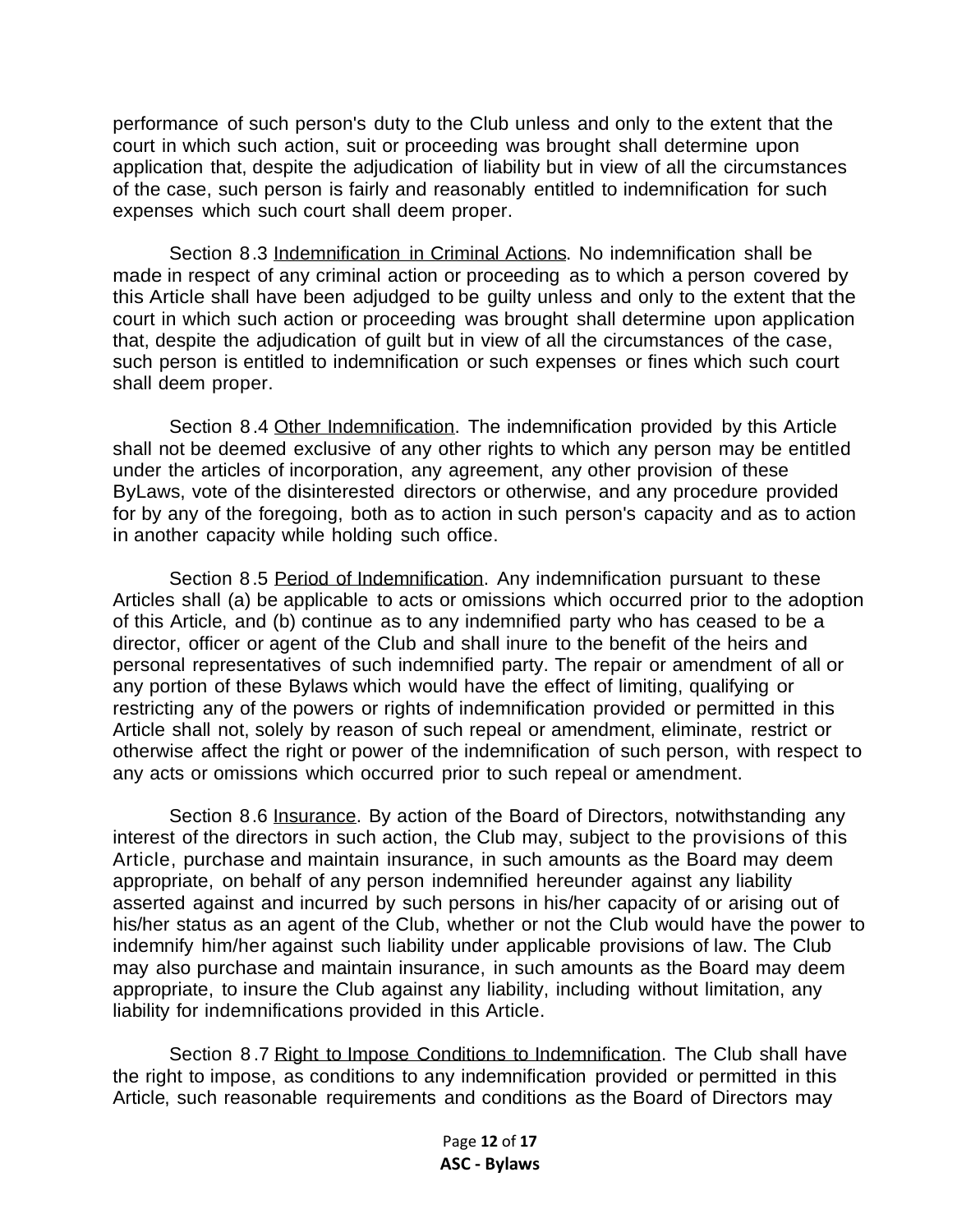deem appropriate in each specific case, including but not limited to any one of the following:

- (i) that any counsel representing the person to be indemnified in connection with the defense or settlement of any action shall be approved by and be entitled to communicate with the Board of Directors of the Club;
- (ii) that the Club shall have the right, at its option, to assume and control the defense or settlement of any claim or proceeding made, initiated or threatened against the person to be indemnified; and
- (iii) that the Club shall be subrogated, to all of the indemnified persons right of recovery, and that the person to be indemnified shall execute all writings and do everything necessary to assure such rights of subrogation to the Club.

Section 8.8 Limitation of Indemnification. Notwithstanding any other provision of these Bylaws, the Club shall neither indemnify any person nor purchase any insurance in any manner or to any extent that would jeopardize or be inconsistent with qualification of the Club as an organization described in section 501(c) 3 of the Internal Revenue Service Code.

## ARTICLE IX

## Miscellaneous

Section 9.1 Account Book, Minutes, Etc. The Club shall keep correct and complete books and records of account and shall also keep minutes of the proceedings of the Board of Directors and all committees. All books and records of the Club may be inspected by any director or his accredited agent or attorney, for proper purpose at any reasonable time.

Section 9.2 Fiscal Year. The fiscal year shall be June 1 through May 31 of each year.

Section 9.3 Conveyances and Encumbrances. Property of the Club may be assigned, conveyed or encumbered by such officers of the Club as may be authorized to do so by the Board of Directors, and such authorized persons shall have the power to execute and deliver any and all instruments of assignment, conveyance and encumbrance; provided, however, the safe, exchange, lease or other disposition of all or substantially all of the property and assets of the Club shall be authorized only in the manner prescribed by applicable statue.

Section 9.4 Designated Contributions. The Club may accept any designated contribution, grant, bequest or devise consistent with its general tax exempt purposes, as set forth in the Articles of Incorporation of the Club and to the extent the U.S. Figure Skating Association would allow such designated contribution. As so limited, donordesignated contributions will be accepted for special funds, purposes or uses, and such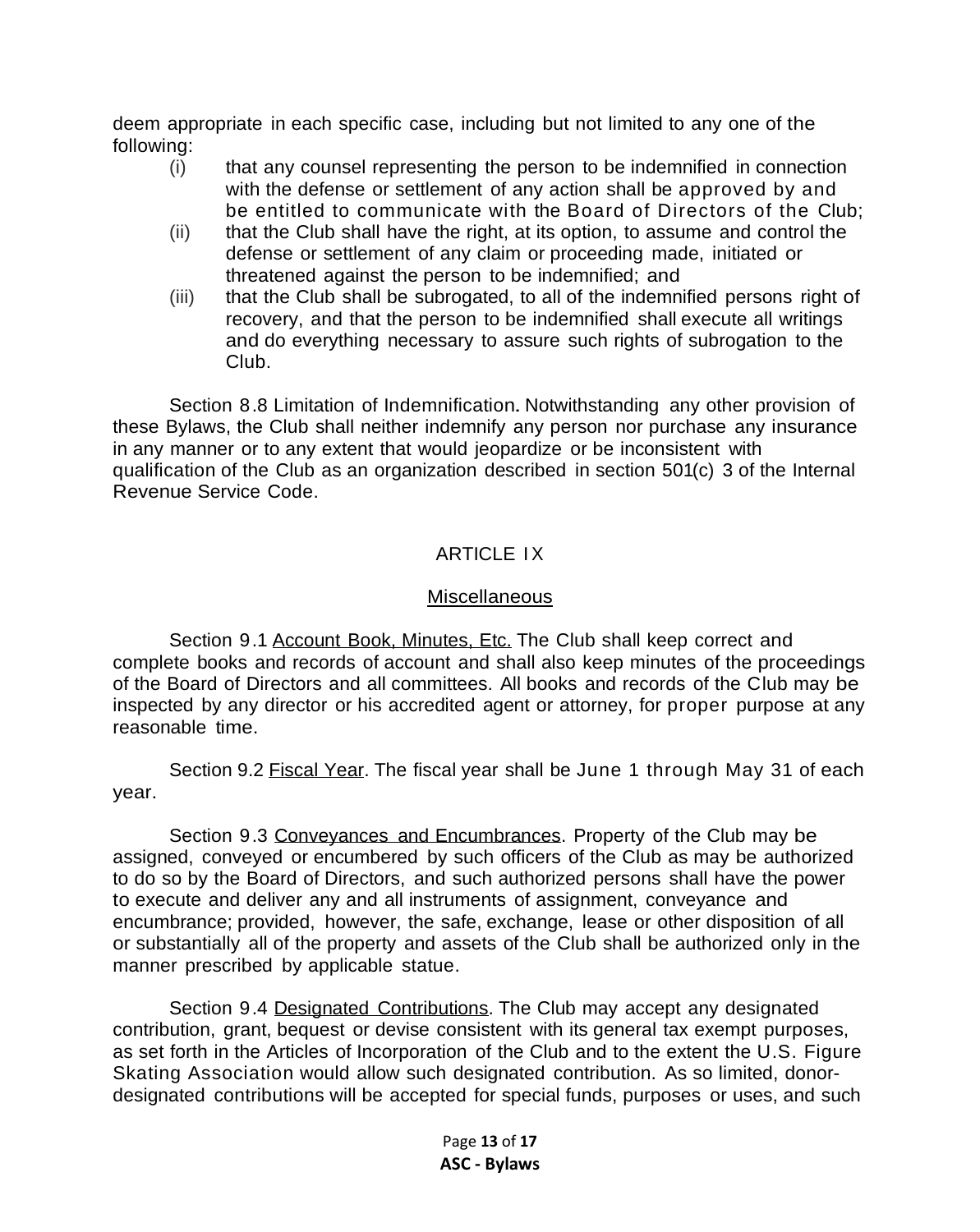designations generally will be honored. However, the Club shall reserve all right, title and interest in and to and control of such contributions, as well as full discretion as to the ultimate expenditure or distribution thereof in connection with any special fund, purpose or use. Further, the Club shall retain sufficient control over all donated funds (including designated contributions) to assure that such funds will be used to carry out the Club's tax exempt purposes.

Section 9.5 Conflicts of Interest. If any person who is a director or officer of the Club is aware that the Club is about to enter into any business transaction directly with such person, any member of such person's family, or any entity in which such person has any legal, equitable or fiduciary interest or position, inducting without limitations as a director, officer, shareholder, partner, beneficiary or trustee, such person shall (a) immediately inform those charged with approving the transaction on behalf of the Club of such person's interest or position, (b) aid the persons charged with making the decision by disclosing any material facts within his/her knowledge that bear on the advisability of such transaction from the standpoint of the Club, and (c) not be entitled to vote on the decision to enter into such transaction.

Section 9.6 Loans to Directors and Officers Prohibited. No loans shall be made by the Club to any of its directors or officers. Any director or officer who assents to or participates in the making of any such loan shall be liable to the Club for the amount of such loan with all interest until it is repaid.

Section 9.7 References to the Internal Revenue Code. All references in these Bylaws to provisions of the Internal Revenue Code are to the provisions of the Internal Revenue Code of 1954, as amended, and shall include the corresponding provisions of any subsequent federal tax laws.

Section 9.8 Amendments. The Board of Directors may from time to time alter, amend or repeal these Bylaws. Such altered, amended or repealed Bylaws must be approved by a simple majority of the voting members of the Club. A current copy of the duly adopted Bylaws must be maintained at U.S. Figure Skating Association Headquarters. Any alterations or amendments must be delivered to the U.S. Figure Skating Association within (30) days after such amendments have been adopted.

Section 9.9 Severability. The invalidity of any provision of these Bylaws shall not affect the other provisions hereof, and in such event these Bylaws shall be construed in all respects as if such invalid provision were omitted.

#### ARTICLE X

#### **Dissolution**

Section 10.1 Dissolution and Disposal of Assets. On dissolution of the corporation, all of its assets shall be paid over or transferred to one or more exempt organizations of the kind described in Section 501 (c) 3 of the Internal Revenue Code of

> Page **14** of **17 ASC - Bylaws**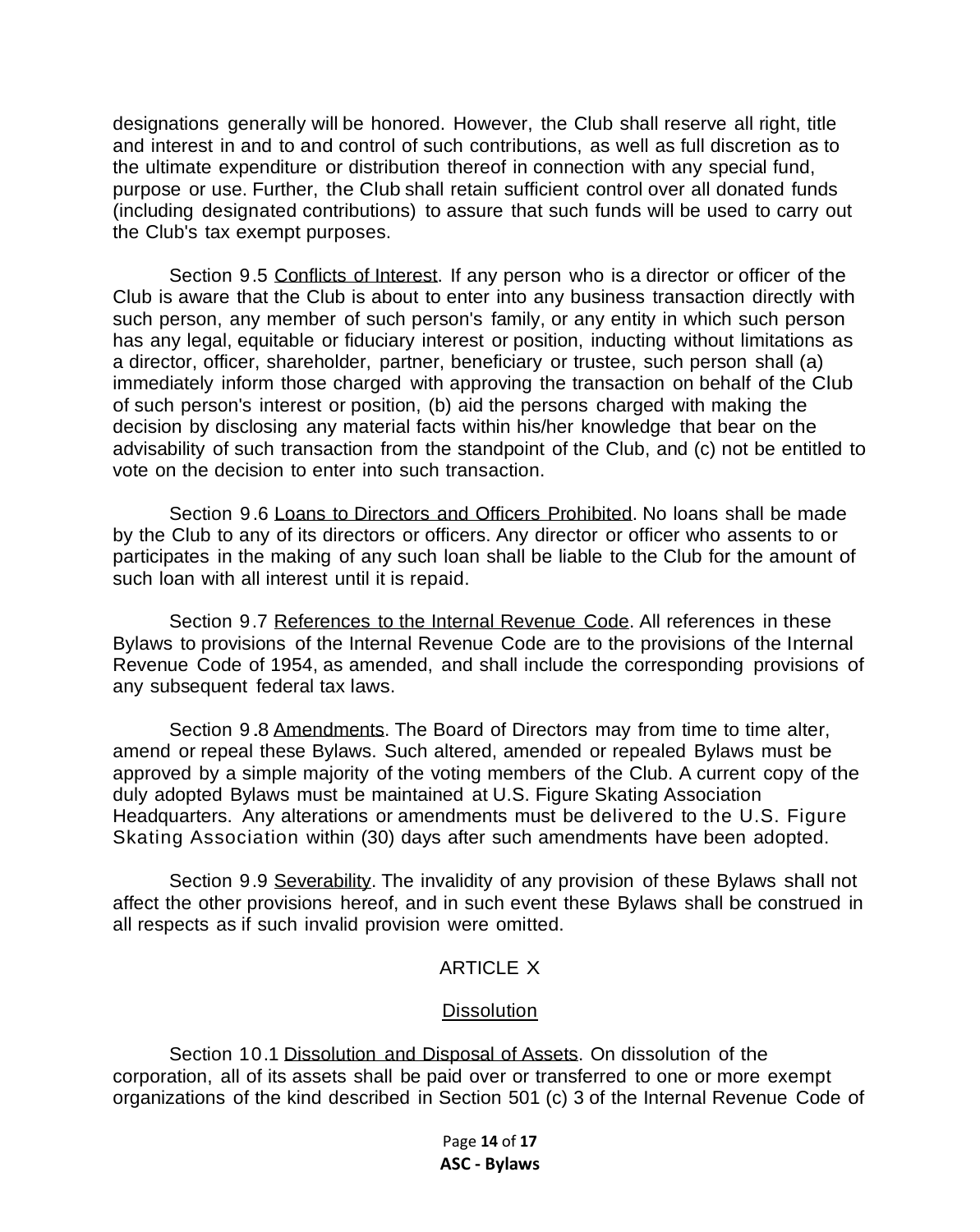1954 (or the corresponding provisions of any future United States Internal Revenue Law), as the Board of Directors may determine with emphasis on figure skating. Any such assets not disposed of shall be disposed of by the District Court of the county in which the principal office of the Club is then located, exclusively for such purposes or to such organizations as said Court shall determine which are organized and operated exclusively for such purposes.

### ARTICLE XI

#### Conflict Resolution Policy

If any member(s) has a complaint against another member(s) for an infraction of any bylaw or rule other than Technical Rules in the then current U.S. Figure Skating Association Rulebook, the member(s) may submit the complaint in writing to the Board of Directors. The member(s)' complaint will be investigated and efforts will be made to resolve it according to the Club's conflict resolution policy. Complaints submitted under the Club's Conflict Resolution ByLaw shall be resolved pursuant to the following policies:

Section 11.1 Complaints shall be submitted in writing, signed by the member making the complaint. If the member is a minor, then the complaint shall be signed by the member's parent or guardian. Complaints shall be submitted to the President of the Club, or if the President is unavailable, to the Vice President. Anonymous complaints will not be considered or in any way addressed by the Club.

Section 11.2 Complaints shall specify the nature of the conflict including the issues involved, the specific individuals involved, when the conflict arose, how long it has existed, and a proposed resolution.

Section 11.3 The member submitting the complaint (the "Complainant") will pay a \$100 administrative fee to the Club at the time the complaint is submitted.

Section 11.4 Any member against whom a complaint is filed (the "Respondent") will be promptly notified of the complaint and provided with a copy. The Respondent(s) will be allowed a reasonable time to respond to the complaint in writing. The time for response may be determined based upon the complaint. If no other time for response is specified, then the Respondent(s) will have 30 days after receipt of the complaint to submit a written response to the President. The response shall specify the Respondent(s) positions regarding the matters stated in the complaint and will include a proposed resolution. Any failure to respond in writing will not be deemed an admission of any matters stated in the complaint.

Section 1 1 .5 One board member will be assigned as the mediator to interview the Complainant(s) and Respondent(s) and to mediate the conflict. That mediator will gather preliminary information from each of the parties and will confer with them to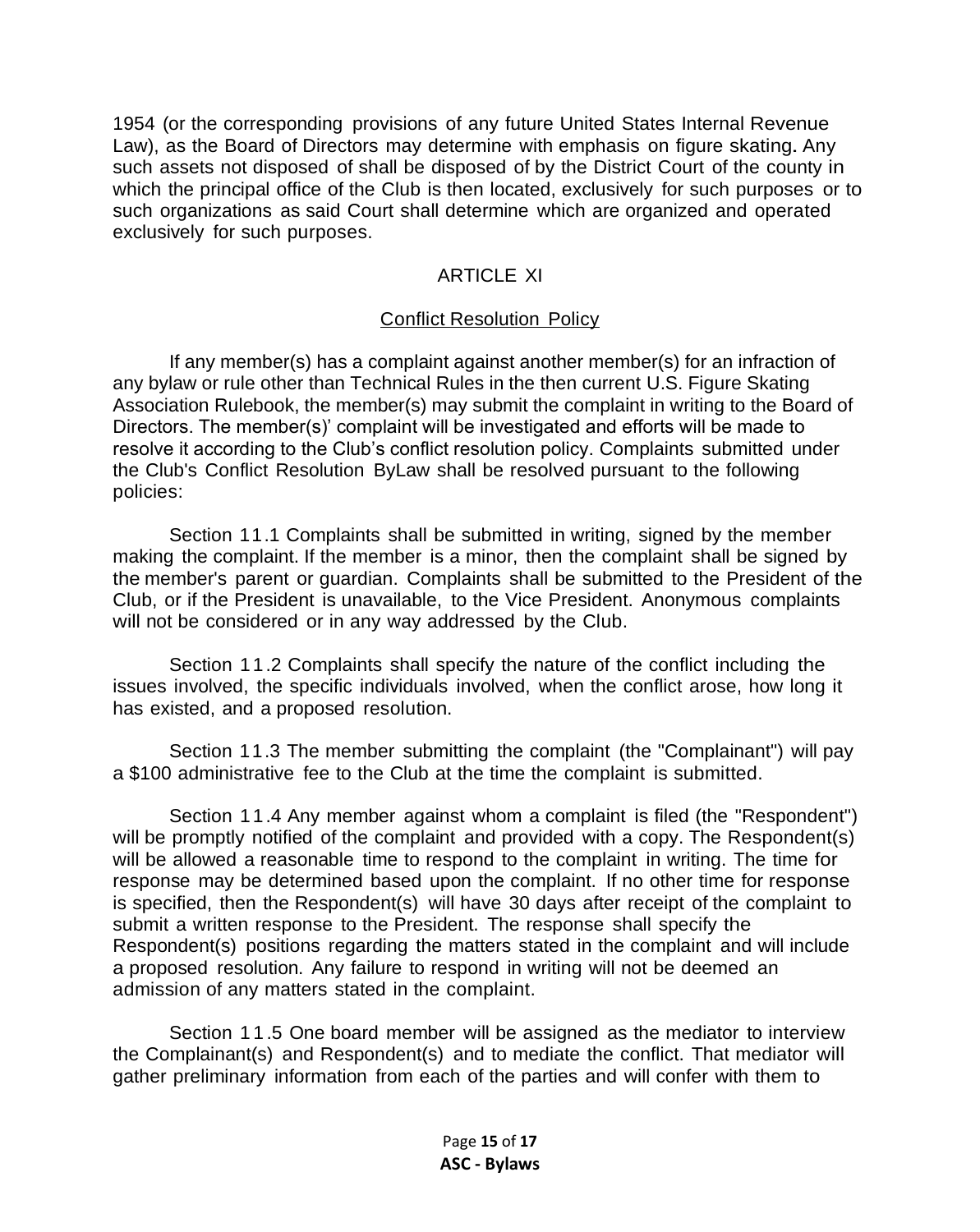attempt to facilitate a mutual agreement between the parties to resolve the conflict without further proceedings.

Section 11.6 If the parties are unable to agree on a resolution of the conflict after conferring with the mediator, any party may request a determination of the dispute by a conflict resolution panel. If so requested, the Club President will convene a conflict resolution panel. The panel will be comprised of three adult members of the Club, one appointed by the President, one chosen by the Complainant(s) and one chosen by the Respondent(s). No member will serve on the conflict resolution panel in connection with a dispute in which they have a conflict of interest or any personal interest whatsoever.

Section 11.7 Each party will have the opportunity to present information about the conflict to the conflict resolution panel. The panel will determine, based on the nature of the conflict, whether they will receive this information orally, in writing, or by any other means as may be deemed appropriate. The information should be succinct, and should directly address the issues presented by the complaint and any response. The panel may schedule a meeting with the concerned parties at which time they may discuss the conflict. The Complainant(s) and the Respondent(s) may present their information to the panel to aid the panel's determination.

Section 11.8 After receiving the information from the parties, the panel will determine, by a majority decision, how the conflict should be resolved. The panel's resolution will be in writing and delivered to the Claimant(s) and Respondent(s). The panel will endeavor to reach a determination suitable to the nature of the particular conflict and in the best interest of the members and the Club. The conflict resolution panel is empowered to take any action necessary and appropriate to resolve a conflict. Determination could include, but is not limited to, verbal warning, limitation of a member's participation in Club activities, recommendation of suspension or expulsion from the Club in accordance with the Club's Bylaws, dismissal of the complaint, or recommendation for resolution of the dispute under U.S. Figure Skating Grievance rules and procedures. After the panel's determination is delivered, any party may appeal by submitting the dispute for determination under the U.S. Figure Skating Grievance rules and procedures then in effect. In the event of an appeal and commencement of a grievance proceeding before the U.S. Figure Skating Grievance Committee, the appellant shall pay a \$100 administrative appeal fee to the Club at the time the grievance proceeding is commenced.

Section 11.9 The mediator and the conflict resolution panel shall treat all conflicts submitted for resolution with discretion. The mediator or conflict resolution panel may determine that some or all of the conflict resolution process should be kept confidential. If so, the parties shall maintain confidentiality as determined and instructed by the mediator or panel. The Club Secretary will maintain a complete internal record of all complaints and documents relating to proceedings submitted for conflict resolution, including a written record of the agreed resolution or the conflict resolution panel's determination. Such records shall be made available only to the U.S. Figure